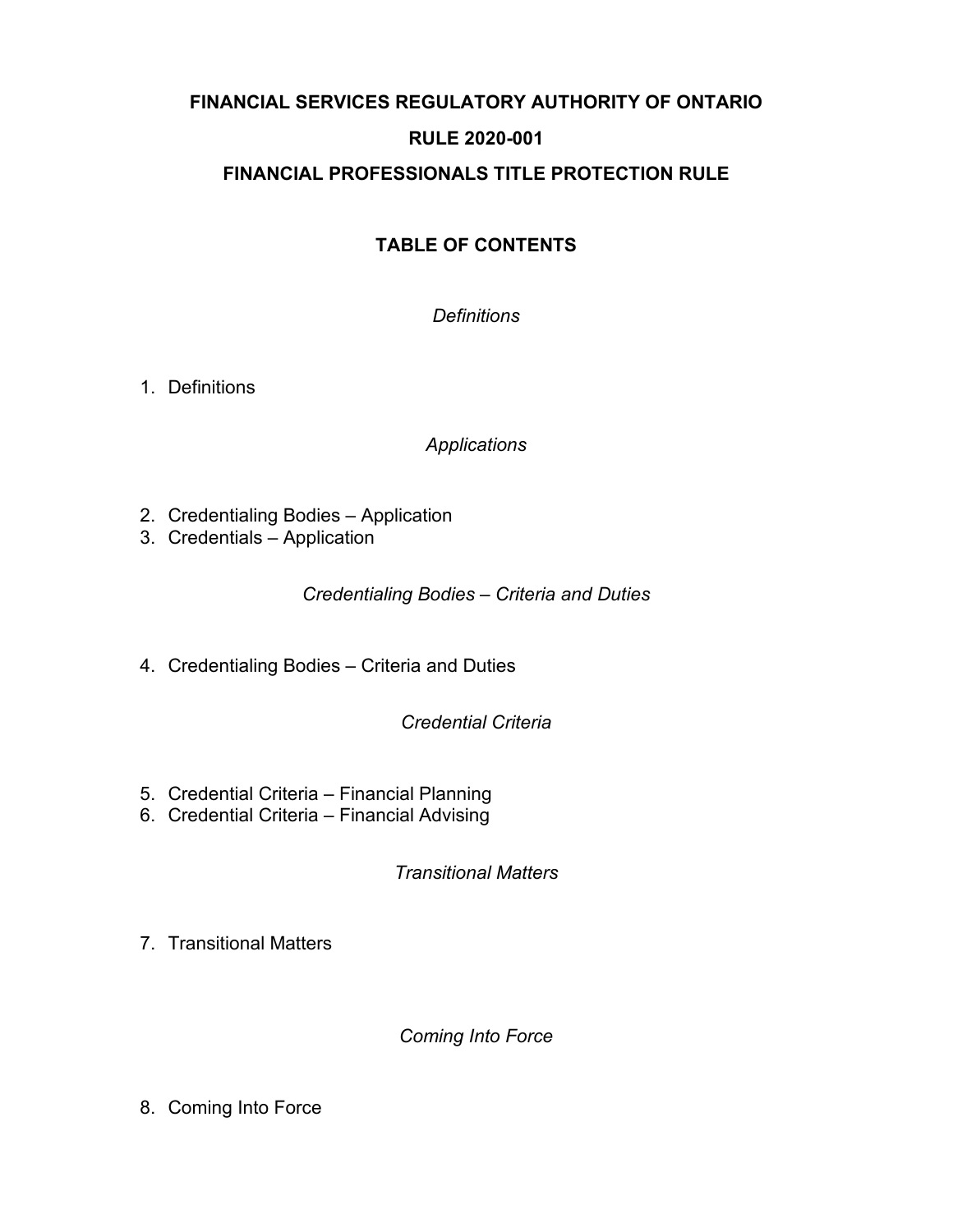#### <span id="page-1-0"></span>*Definitions*

#### <span id="page-1-1"></span>**Definitions**

**1.** In this rule,

"Act" means the *Financial Professionals Title Protection Act, 2019*;

"Authority" means the Financial Services Regulatory Authority of Ontario continued under subsection 2 (1) of the *Financial Services Regulatory Authority of Ontario Act, 2016*;

"CEO" means the Chief Executive Officer appointed under subsection 10 (2) of the *Financial Services Regulatory Authority of Ontario Act, 2016*.

#### <span id="page-1-2"></span>*Applications*

#### <span id="page-1-3"></span>**Credentialing Bodies – Application**

**2.** A person or entity who wishes to apply for approval as a credentialing body shall submit an application to the CEO that demonstrates compliance with the requirements of subsection 4 (1).

# <span id="page-1-4"></span>**Credentials – Application**

**3.** (1) An approved credentialing body that wishes to apply for approval of a financial planning credential shall submit an application to the CEO that demonstrates compliance with the requirements of subsection 5 (1).

(2) An approved credentialing body that wishes to apply for approval of a financial advising credential shall submit an application to the CEO that demonstrates compliance with the requirements of subsection 6 (1).

<span id="page-1-5"></span>*Credentialing Bodies – Criteria and Duties*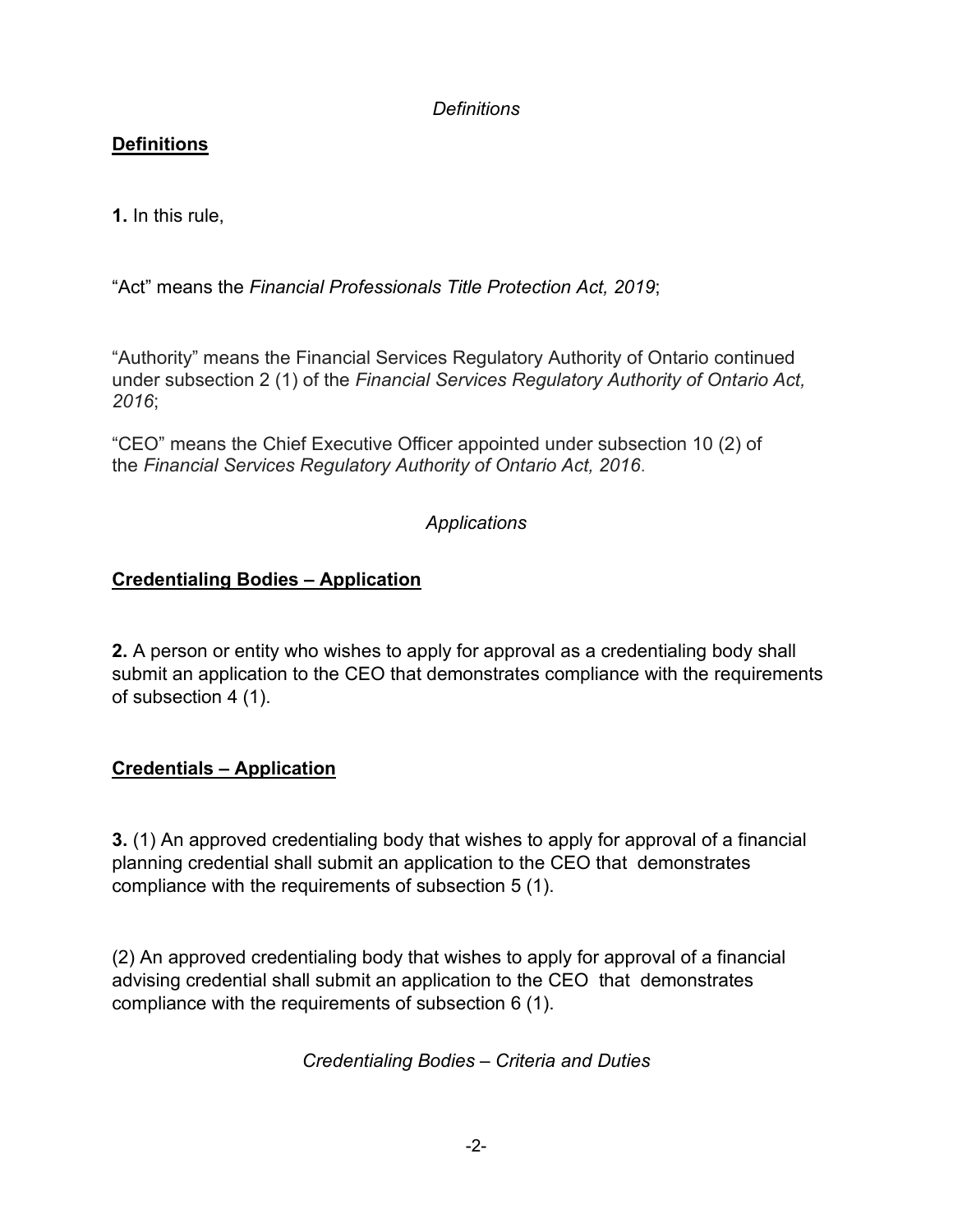#### <span id="page-2-0"></span>**Credentialing Bodies – Criteria and Duties**

**4.** (1) An application by a person or entity for approval as a credentialing body must demonstrate that the applicant has

- (a) an effective governance structure and administrative policies and procedures that serve the public interest,
- (b) the necessary expertise, resources, policies, procedures and administrative practices to effectively administer and maintain a credentialing program,
- (c) a code of ethics and professional standards for its officers, directors and employees that serve the public interest, and
- (d) the necessary expertise, resources, policies, procedures and administrative practices to effectively oversee the conduct of individuals holding approved credentials it has issued.

(2) An approved credentialing body shall regularly review its educational curriculum to ensure that it is up to date having regard to issues such as industry best practices, legal requirements and developments in the economy and the financial services sector.

(3) An approved credentialing body shall maintain effective processes to

- (a) respond to complaints from the public related to individuals holding approved credentials it has issued, and
- (b) adjudicate complaints and enforce discipline in a transparent and impartial manner.
- (4) An approved credentialing body shall maintain and make public on its website:
	- 1. A current list of individuals holding approved credentials it has issued, including the type of credential issued to each individual.
	- 2. Information with respect to disciplinary action taken against individuals who currently hold or previously held approved credentials it has issued.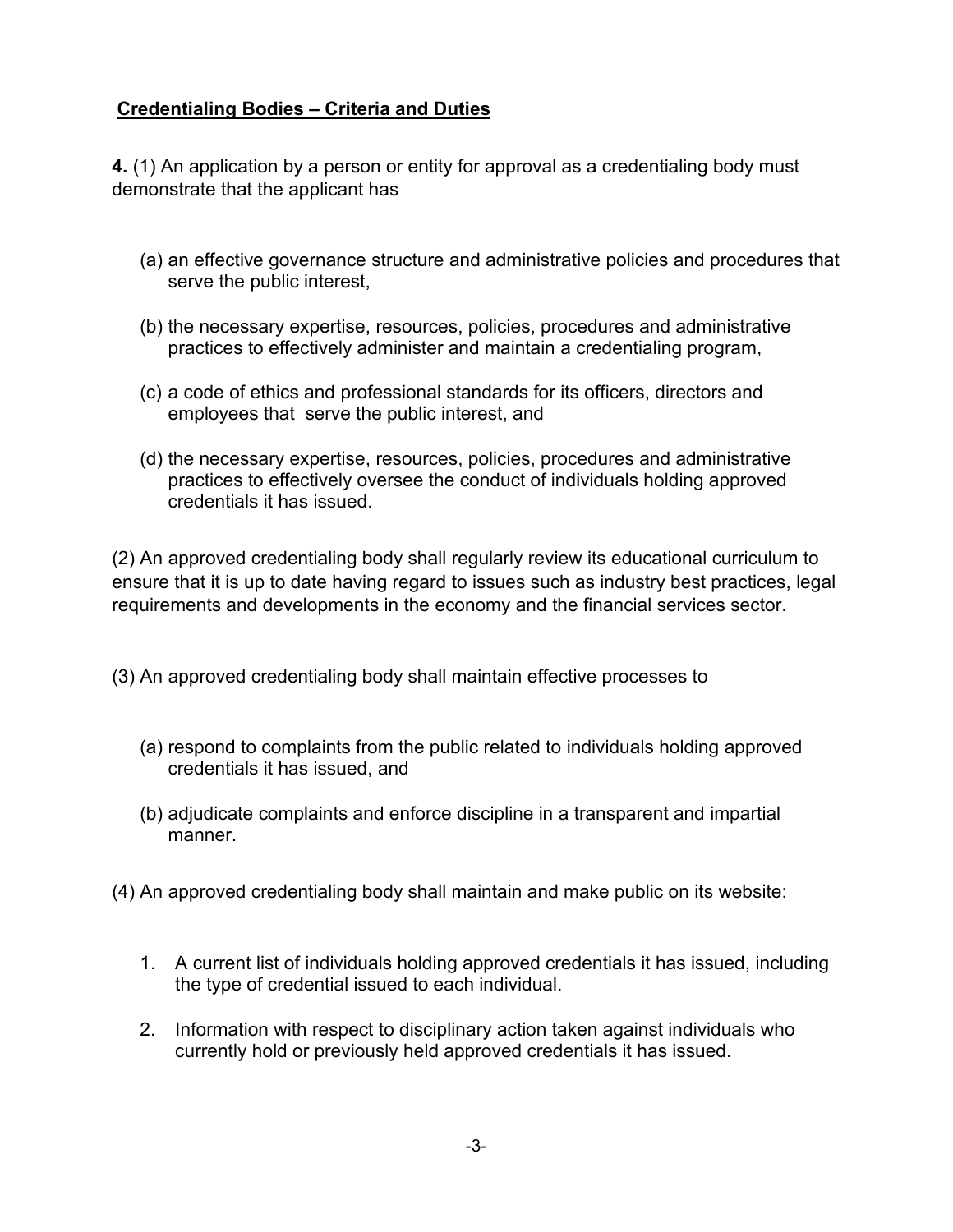(5) An approved credentialing body shall provide to the CEO, within the time and in the form that the CEO specifies, the information described in paragraphs 4 (4) 1 and 2.

(6) An approved credentialing body shall effectively monitor and enforce the requirements of subsections 5 (3) and 6 (3).

# <span id="page-3-0"></span>*Credential Criteria*

# <span id="page-3-1"></span>**Credential Criteria – Financial Planning**

**5.** (1) Any financial planning credential offered by an approved credentialing body shall be

- (a) based on a program designed and administered to ensure that an individual using the credential will be required to deal with the individual's clients competently, professionally, fairly, honestly and in good faith, and
- (b) subject to such educational requirements related to financial planning and associated matters that provide the technical knowledge, professional skills and competencies that would reasonably be expected of an individual providing financial planning recommendations and preparing financial plans, including, without limitation, educational requirements related to:
	- 1. The Canadian financial services marketplace and regulatory environment.
	- 2. Estate planning, tax planning, retirement planning, investment planning, finance management and insurance/risk management.
	- 3. Ethical practices and professional conduct.
	- 4. Dealing with conflicts of interest.
	- 5. Collecting personal and financial information.
	- 6. Identifying client objectives, needs and priorities.
	- 7. Providing suitable financial planning and investment recommendations to a client.
	- 8. Developing and presenting an integrated financial plan for a client.

(2) An approved credentialing body shall not issue an approved financial planning credential to an individual unless the individual has passed a documented examination process that adequately tests all components of the educational curriculum established pursuant to clause (1) (b).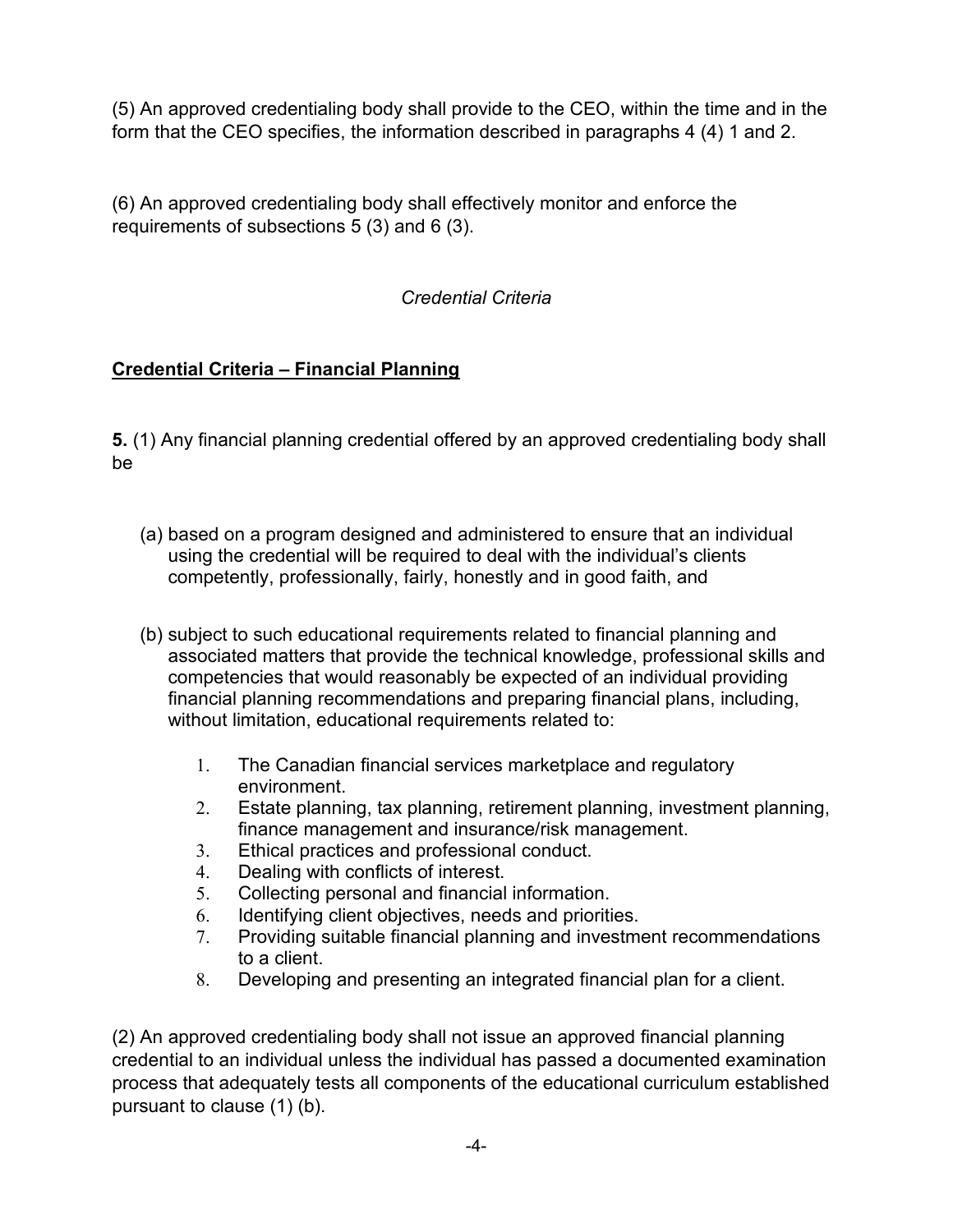(3) An approved credentialing body shall require that any individual to whom it has issued an approved financial planning credential must comply with

- (a) a code of ethics and professional standards that is consistent with the standard of care described in clause (1) (a), and
- (b) continuing education requirements that reinforce the requirements described in clause (1) (b).

(4) For the purpose of section 2 of the Act, an individual's approved financial planning credential is in "good standing" if the individual continues to hold the credential and has satisfied the on-going requirements of the approved credentialing body including, without limitation, the requirements established pursuant to subsection (3).

#### <span id="page-4-0"></span>**Credential Criteria – Financial Advising**

**6.** (1) Any financial advising credential offered by an approved credentialing body shall be

- (a) based on a program designed and administered to ensure that an individual using the credential will be required to deal with the individual's clients competently, professionally, fairly, honestly and in good faith, and
- (b) subject to such educational requirements related to financial advising and associated matters that provide the technical knowledge, professional skills and competencies that would reasonably be expected of an individual providing financial advice, including, without limitation, educational requirements related to:
	- 1. The Canadian financial services marketplace and regulatory environment.
	- 2. The products and services provided by the individual.
	- 3. Ethical practices and professional conduct.
	- 4. Dealing with conflicts of interest.
	- 5. Collecting personal and financial information.
	- 6. Identifying client objectives, needs and priorities.
	- 7. Providing suitable financial and investment recommendations to a client.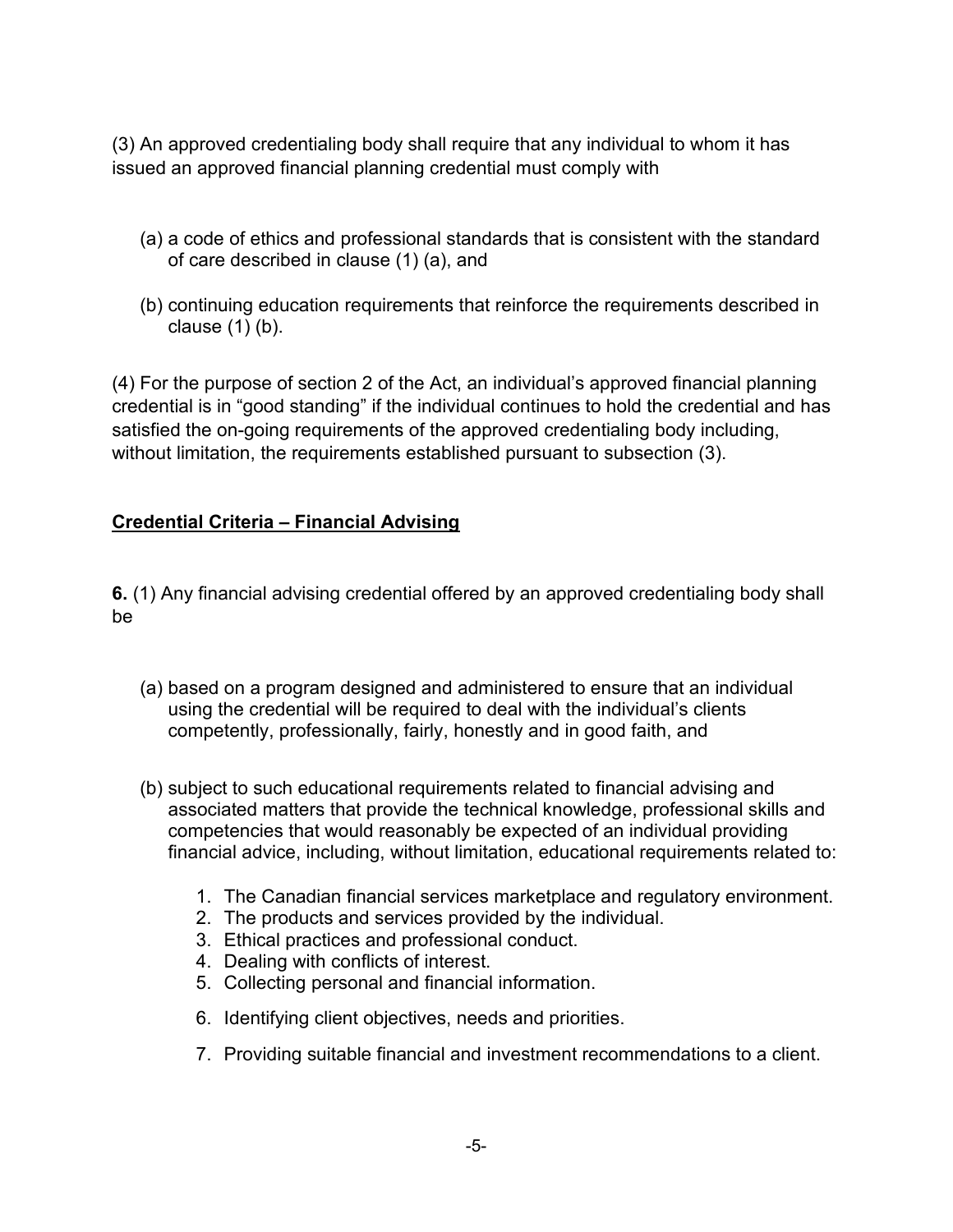(2) An approved credentialing body shall not issue an approved financial advising credential to an individual unless the individual has passed a documented examination process that adequately tests all components of the educational curriculum established pursuant to clause (1) (b).

(3) An approved credentialing body shall require that any individual to whom it has issued an approved financial advising credential must comply with

- (a) a code of ethics and professional standards that is consistent with the standard of care described in clause (1) (a), and
- (b) continuing education requirements that reinforce the requirements described in clause (1) (b).

(4) For the purpose of section 3 of the Act, an individual's approved financial advising credential is in "good standing" if the individual continues to hold the credential and has satisfied the on-going requirements of the approved credentialing body including, without limitation, the requirements established pursuant to subsection (3).

#### <span id="page-5-0"></span>*Transitional Matters*

# <span id="page-5-1"></span>**Transitional Matters**

- **7.** (1) Subject to subsections (2) and (3), an individual who, immediately prior to January
- 1, 2020 and up to the date this rule comes into force, used in Ontario the title
	- (a) "Financial Planner" or "planificateur financier", an abbreviation of that title, an equivalent in another language or a title that could reasonably be confused with that title; or
	- (b) "Financial Advisor" or "conseiller financier", an abbreviation of that title, an equivalent in another language or a title that could reasonably be confused with that title,

may continue to use that same title.